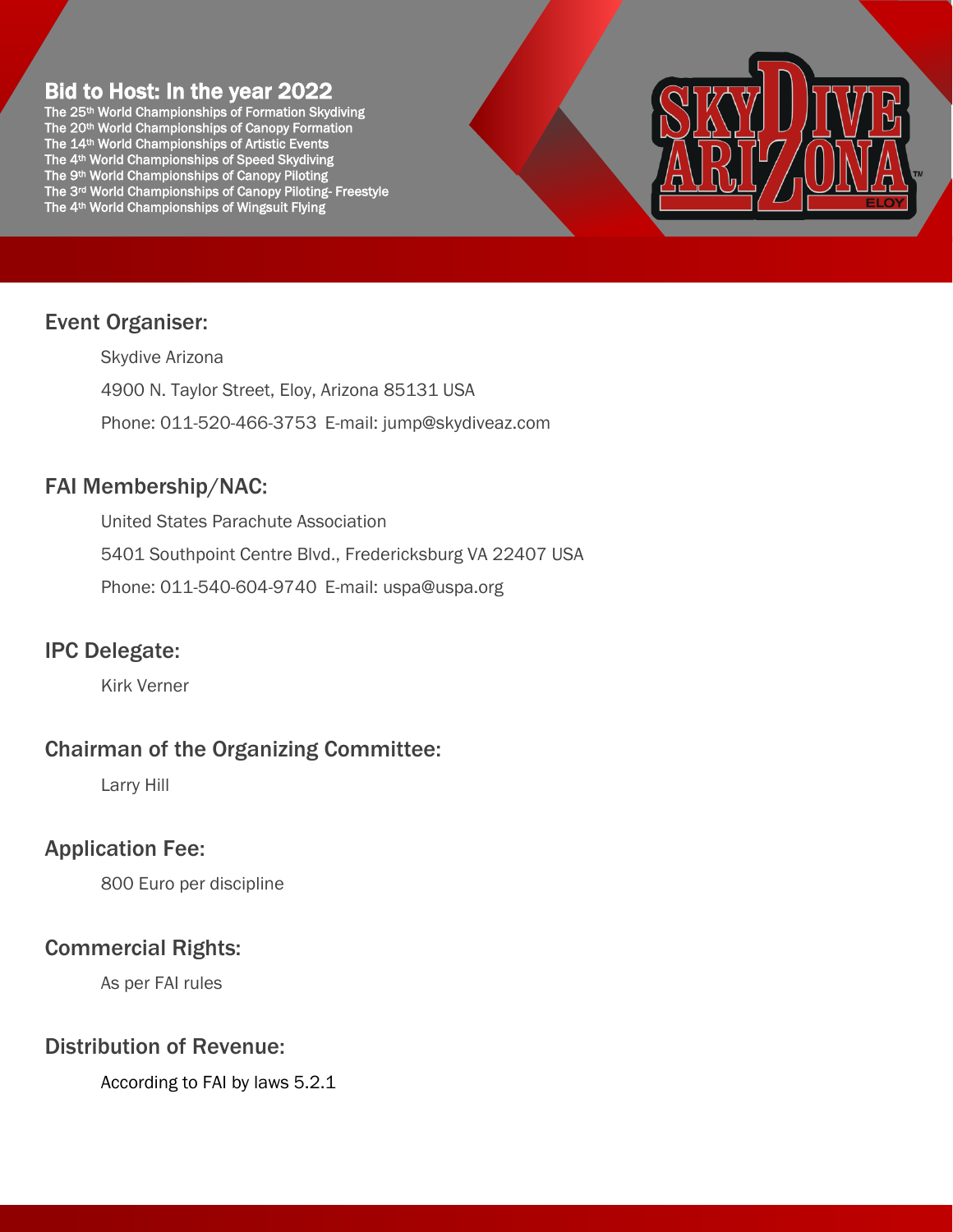## Full Name of the Event:

The 25th World Championships of Formation Skydiving The 20th World Championships of Canopy Formation The 14th World Championships of Artistic Events The 4th World Championships of Speed Skydiving The 9<sup>th</sup> World Championships of Canopy Piloting The 3rd World Championships of Canopy Piloting – Freestyle The 4th World Championships of Wingsuit Flying

## Letters of Approval:

Pending

## Disciplines to be Contested:

- 4-Way Formation Skydiving
- 4-Way Female Formation Skydiving
- 8-Way Formation Skydiving
- Canopy Formation
- Vertical Formation Skydiving
- Freestyle Skydiving
- Freefly Skydiving
- Speed Skydiving
- Canopy Piloting
- Canopy Piloting Freestyle
- Wingsuit Flying Performance
- Wingsuit Flying Acrobatic

## Event Dates and Times:

| <b>Dates</b>                         | <b>Description</b>                                   |
|--------------------------------------|------------------------------------------------------|
| Saturday October 8th, 2022           | CP Delegation Arrival and Official Practice          |
| Sunday October 9th, 2022             | CP Official Practice and Opening Ceremony            |
| Monday October 10th, 2022            | Competition Starts (Speed, Distance & Zone Accuracy) |
|                                      | Official Arrival Day for CP Freestyle                |
| Tuesday October $11th - 13th$ , 2022 | Competition Days (Speed, Distance & Zone Accuracy)   |
|                                      | Practice for CP freestyle wherever feasible.         |
| Friday October 14th 2022             | Competition Ends (Speed, Distance & Zone Accuracy)   |
|                                      | Official Competition for CP Freestyle. Awards        |
|                                      | Ceremony.                                            |
| Saturday October 15th                | <b>CP Departure Day</b>                              |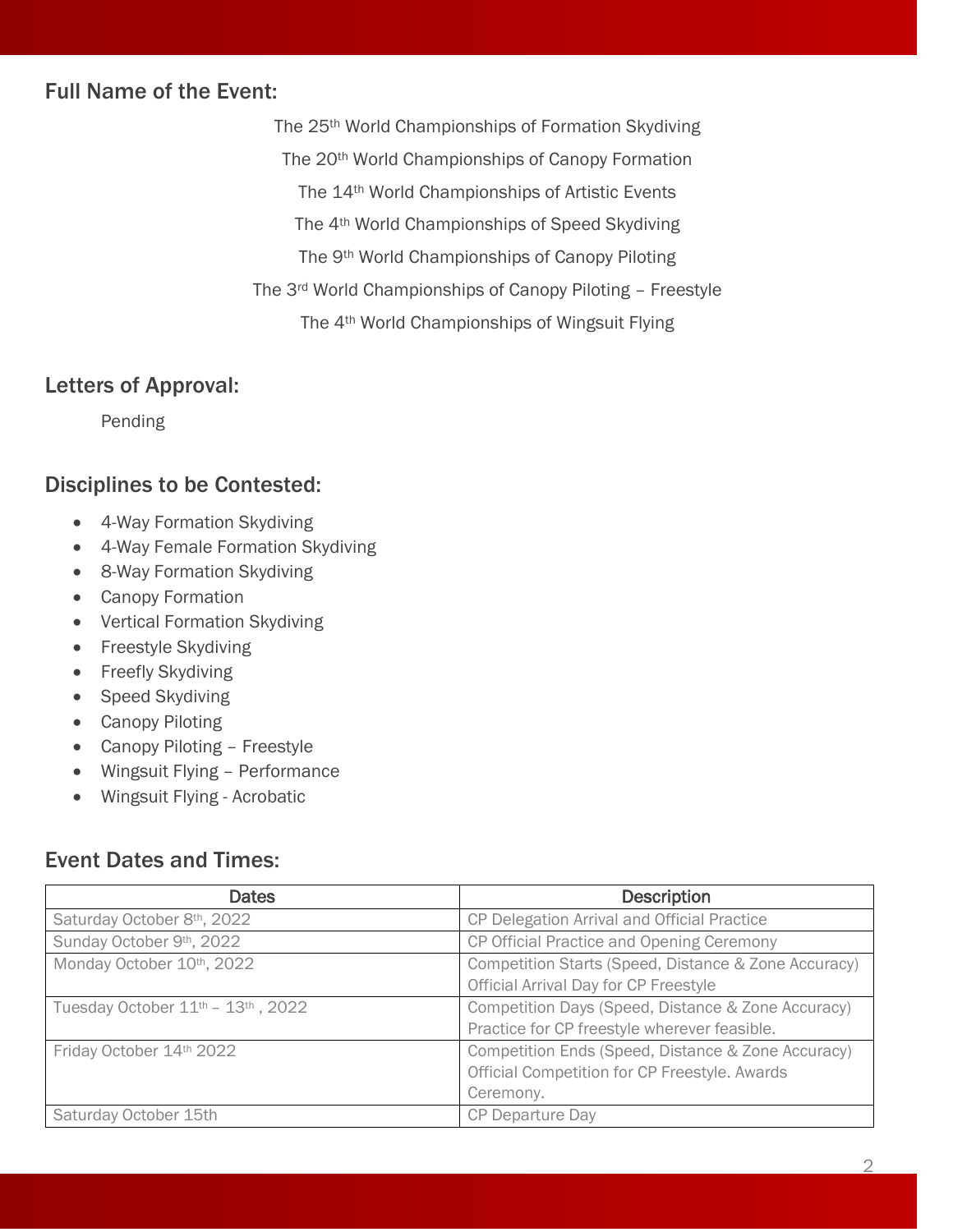| Date                        | <b>Description</b>                                                                                                            |
|-----------------------------|-------------------------------------------------------------------------------------------------------------------------------|
| Monday, October 17, 2022    | Arrival of Staff and Chief Judges.                                                                                            |
| Tuesday, October 18, 2022   | Arrival of one EJ per Discipline.                                                                                             |
| Wednesday, October 19, 2022 | Official Arrival Day for Delegations and Judge Panels.                                                                        |
| Thursday, October 20, 2022  | Judging Seminars, Official Practice 0700 - 1400. Opening<br>Ceremonies at 1600 followed by Team Leader's Meeting<br>and Draw. |
| Friday, October 21, 2022    | Competition for FS, CF, WS, and SP 0700 - 1800. Official<br>Practice for AE, 0800 - 1800.                                     |
| Saturday, October 22, 2022  | Competition in all Events, 0700 - 1800.                                                                                       |
| Sunday, October 23, 2022    | Competition in all Events, 0700 - 1800.                                                                                       |
| Monday, October 24, 2022    | Competition in all Events, 0700 - 1800.                                                                                       |
| Tuesday, October 25, 2022   | Competition in all Events, 0700 - 1800.                                                                                       |
| Wednesday, October 26, 2022 | Competition in all Events, 0700 - 1400.<br>Closing Ceremonies and Awards begin at 1600.                                       |
| Thursday, October 27, 2022  | Departure day.                                                                                                                |
| Friday, October 28, 2022    | Halloween Boogie begins!                                                                                                      |

# Location:

Eloy, Arizona for Formation Skydiving, Artistic Events, Canopy Piloting and Speed.

Wingsuit Flying and Canopy Formation will take place at a different facility known as the Sawtooth drop zone approximately 25 road km. from the Eloy facility and South of the hospitality town of Casa Grande.



## Eloy Facility **Sawtooth Facility** Sawtooth Facility



# Accessibility:

The nearest international airport, Phoenix Sky Harbor, is 90 kilometers (62miles) to the north of Eloy, an easy one-hour drive. All major rental car companies have facilities in Phoenix. The town of Casa Grande, Arizona, is 25 kilometers away and has numerous hotels, restaurants, grocery stores, and shops of all kinds.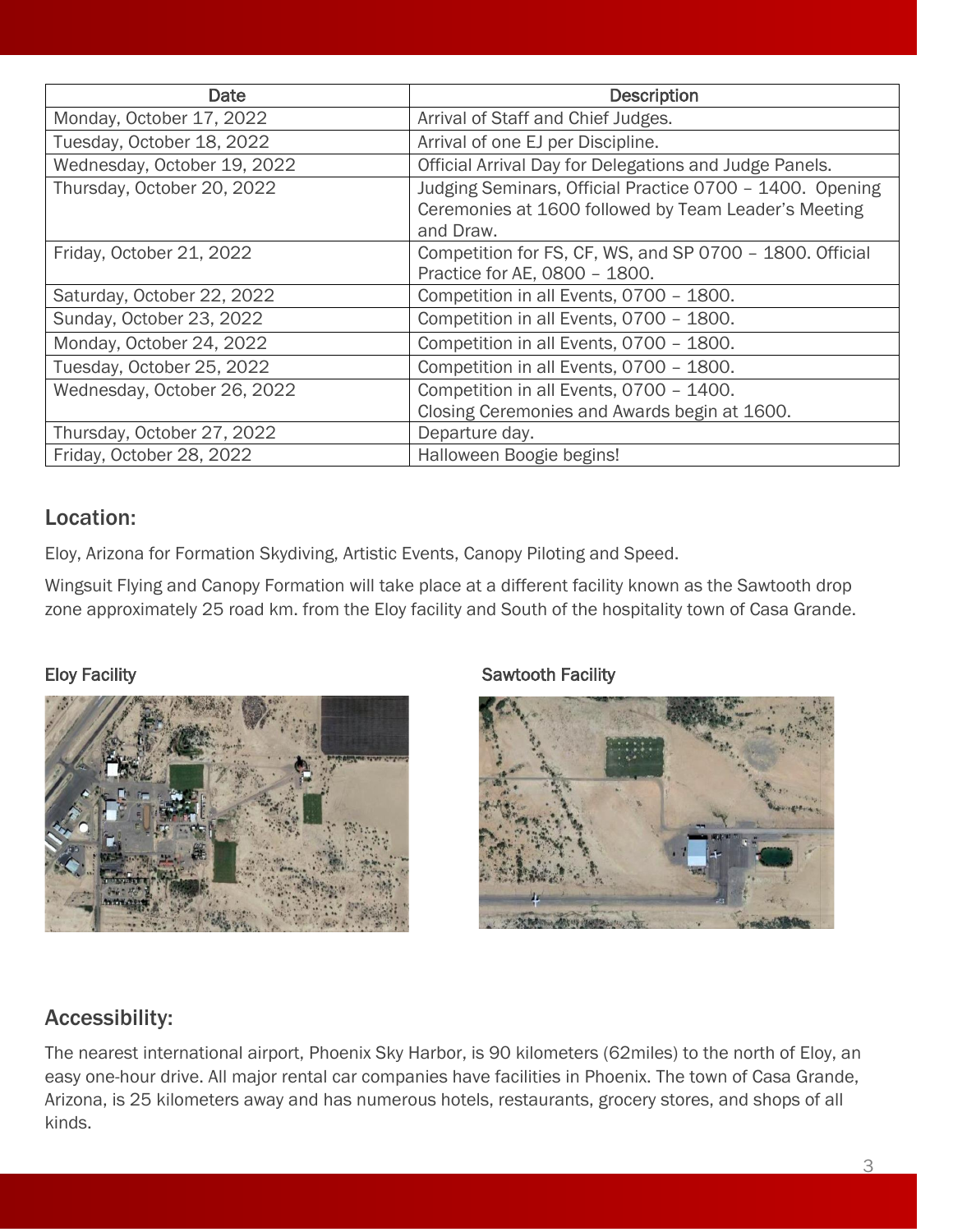## Weather Conditions:

The weather tends to be warm and dry, with temperatures ranging from lows around 15 C. at night to highs of 35 C. during the day. Rain is rare. Since 1991 a total of 11 US National Championships, 5 IPC Level 1 events, and several world records have been held in this time frame. In every case all scheduled rounds were completed. Sunrise average: 06:45, Sunset average: 18:45.

## Airspace Restrictions:

None. A major skydiving center has operated here since 1991.

#### Landowner Restrictions:

None.

#### Event Insurance:

Individuals who are covered by their NAC liability insurance, valid in the USA, will not need to acquire liability insurance. Those who are not covered in the USA will need to purchase a membership in the US Parachute Association which provides \$50,000 in liability coverage.

#### Medical Insurance:

Individuals should have at least \$250,000 in medical and repatriation insurance. If buying travel insurance, check the fine print carefully. Many travel insurance companies do not cover skydiving related accidents.

## Proposed Entry Fees:

Fees cover competition expenses, jumps, one training jump \* judging, scoring equipment, ceremonies, and medals. Entry fees also include a sanction fee based on each official entrant paying \$125 (currently Euro 110) whether entering one event or two. Of the seven staff the host must fly in (Controller, FS - CJ, AE – CJ, CF – CJ, SP – CJ, WS – CJ, CP-CJ) we will need at least four to come from North America to keep flight expenses under control.

- Formation Skydiving: one event: US\$ 625. Second event, add \$300.
- Artistic Events, one event: US \$800. Second event, add \$210.
- CF, one event: US \$825. Second event, add \$235.
- Speed: US \$650.
- Canopy Piloting (Speed, Distance, Accuracy) \$780
- Canopy Piloting Freestyle only \$440
- Canopy Piloting All events including Freestyle \$897
- Wingsuit Flying One Event \$800. Second Event add \$210
- Other Members of the Delegation: \$200.

\*Additional Practice jumps, re-jumps and jump-offs will be regular ticket price of \$28 USD.

\*CP pricing includes two practice jumps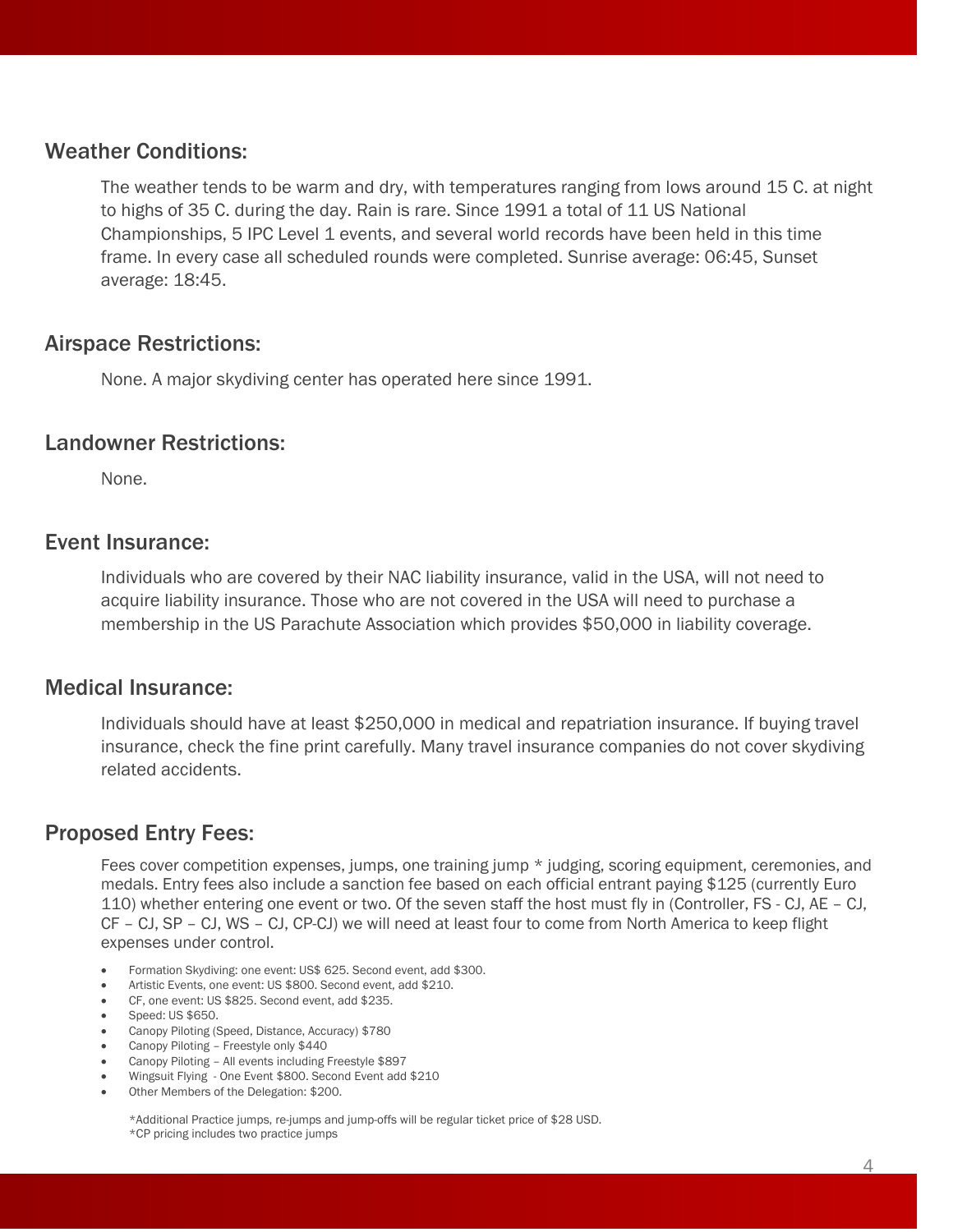## Lodging, food and local transportation:

Are the responsibility of competitors. Numerous options at several price levels are available on and near the drop zone.

## Facilities:

Skydive Arizona is probably the world's largest drop zone in terms of volume of skydiving. An onsite wind tunnel is available for training prior to the draw. A complete list of facilities is available at [www.skydiveaz.com.](http://www.skydiveaz.com/) We have hosted many US National Championships (typically up to 500 participants at once) and World Records as large as 300-ways without difficulty.

FS, AE, CP and SP will take place at the Eloy facility used during the 2019 World Cup. This is about 23 km from the lodging base city of Casa Grande. Some judges will be hosted in the hotel at the drop zone.

WS and CF will take place at the Sawtooth Facility built in 2016, roughly 15 km by air from the Eloy facility, and about 27 km from the lodging in Casa Grande.

# Aircraft:

Five identically configured DeHavilland DHC-6 Twin Otters in Eloy. ST and AL may be run from a combination of Otters, Porters, Caravans, or PACs.

# Pre-event Training:

Available year-round from the competition aircraft for FS and AE. Teams in these disciplines buying large numbers of jumps are eligible for discounted rates. Our current jump ticket price is \$28.

Due to lack of airspace for more the more airspace intensive disciplines, the following restrictions will be in place.

- CF: prior to official practice, limited availability depending on wind direction and freefall volume.
- Speed: limited to loads with five or six SP competitors at a time to minimizes passes and minimize danger to other jumpers on the load.

# Media Plan:

To be determined with assistance from USPA.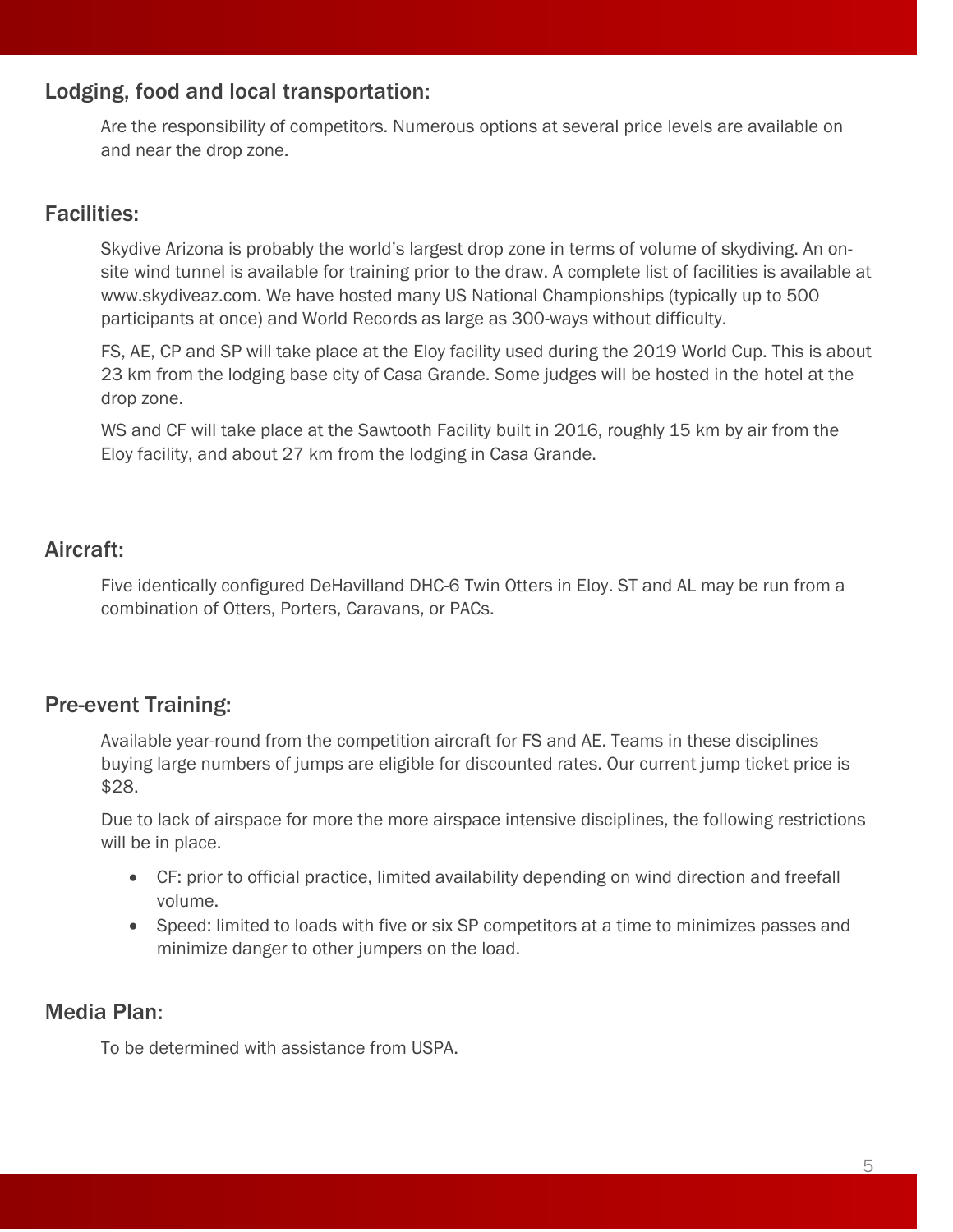## Accommodation for Officials:

Per Section 5 we will house officials in nearby lodging, including transportation and meals.

### Official Scoring Equipment:

Omniskore HD for freefall events.

#### Public Address, etc:

As a year-round drop zone, Skydive Arizona has PA speakers in the main operations area, broadcasts calls over FM radio, and has a wi-fi manifest display.

#### Safety:

Skydive Arizona has direct radio contact with the Eloy Fire Department from both drop zones. Eloy FD has over 25 years of experience responding to skydiving accidents. Ambulance response time is typically 10 – 12 minutes. Air Evac helicopters are 12 minutes away.

## Proposed Officials:

Chair of Organizing Committee: Larry Hill. Others to be determined.

## Rules Applying to the Event:

At this time, there are two unusual circumstances that will affect competitors. First is that parachutes certified for use in the USA (TSO'd equipment) must be packed by an FAA certified rigger and sealed, regardless of the skydiver's rules at home. We are seeking relief from this requirement. Second is that all participants must have reached 18 years of age before jumping, so in events such as ST and AL with junior classes, we unfortunately cannot accommodate competitors less than 18 years old.

Visa requirements vary with the country of origin. Bulletin One will include information.

Medals will be awarded, along with diplomas for all participants.

Anti-doping protocols are the responsibility of the IPC.

A post event report will be submitted 30 days after completion.